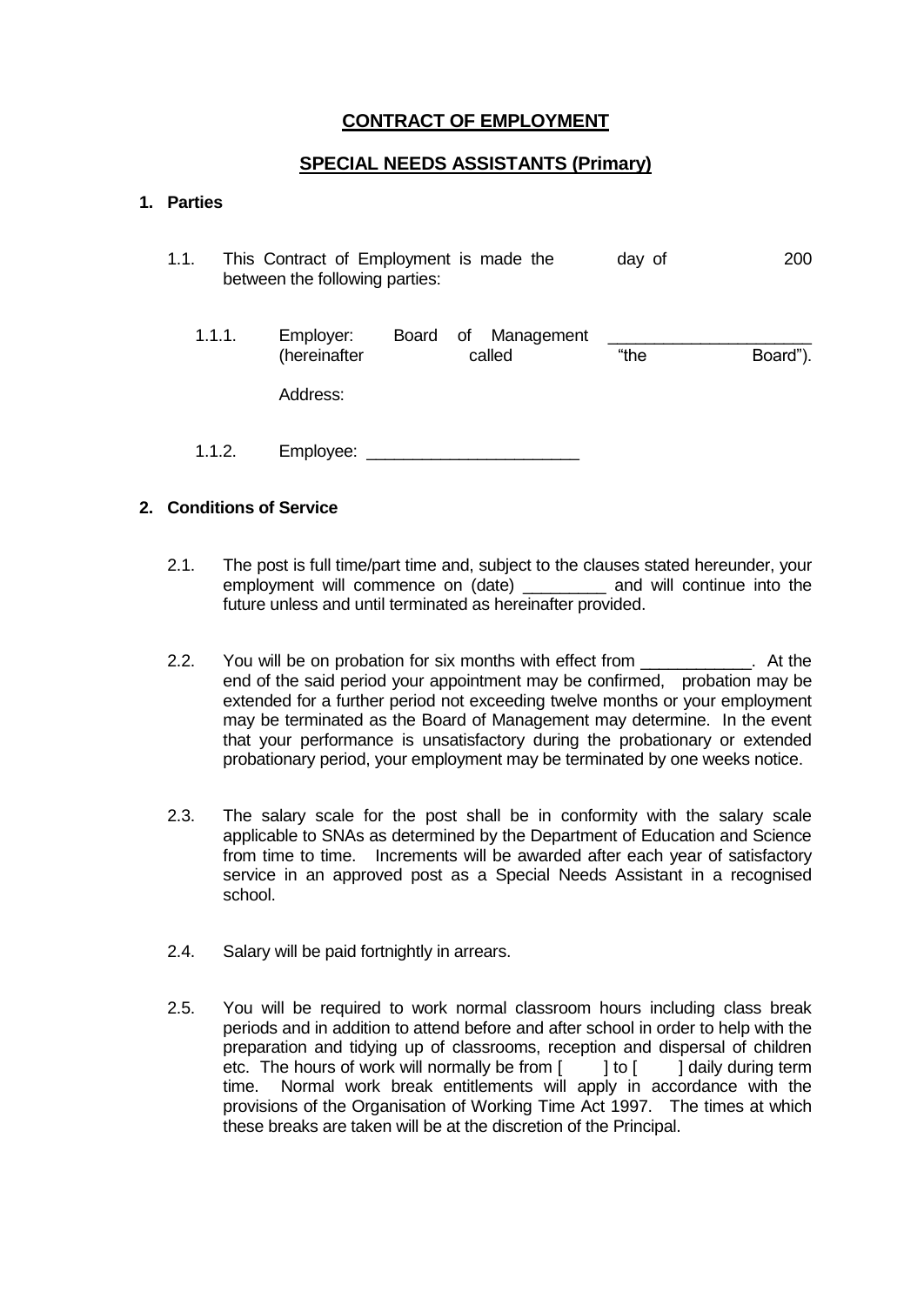- 2.6. The school premises will normally be the place of employment. However, there may be occasions when children with special needs are required to attend at another venue outside the school, and in such cases, you may be required to accompany them to and from such venue.
- 2.7. Confidentiality. You are expected to maintain and treat all matters relating to school business and your work in the school as an SNA, as strictly confidential. Any breach of this requirement will be treated as a serious matter of misconduct.
- 2.8. The nature of the work to be performed by you at the direction of the Principal or other senior person acting on behalf of the Employer is as set out in Appendix 1 attached hereto.
- 2.9. The sick leave provisions pertaining to the post are as set out in Appendix 2 attached hereto.
- 2.10. The maternity leave arrangements pertaining to the post are as set out in Appendix 3 attached hereto.

You are required to comply with the terms of Circulars in relation to Special Needs Assistants which are issued by the Department of Education and Science from time to time.

- 2.11. Pension arrangements shall be in accordance with the rules and regulations of the Department of Education and Science in relation to pensions for Special Needs Assistants as determined from time to time. The terms of the Public Service Superannuation (Miscellaneous Provisions) Act 2004 shall apply in relation to retirement age.
- 2.12. Holiday periods will normally be those which apply to the schools to which the Special Needs Assistants have been assigned. In addition you are required to be available for a couple of days at the start and finish of each school term. These days (12 in total) may be combined at the discretion of school management to be utilised flexibly throughout the year for work appropriate to the grade including training. These days will not exceed five consecutive days and will immediately follow or precede school terms or occur within a couple of days thereof.

#### **3. Grievance and Disciplinary Procedures**

3.1. Grievance Procedure

You shall be entitled to invoke grievance procedures as are collectively agreed from time to time.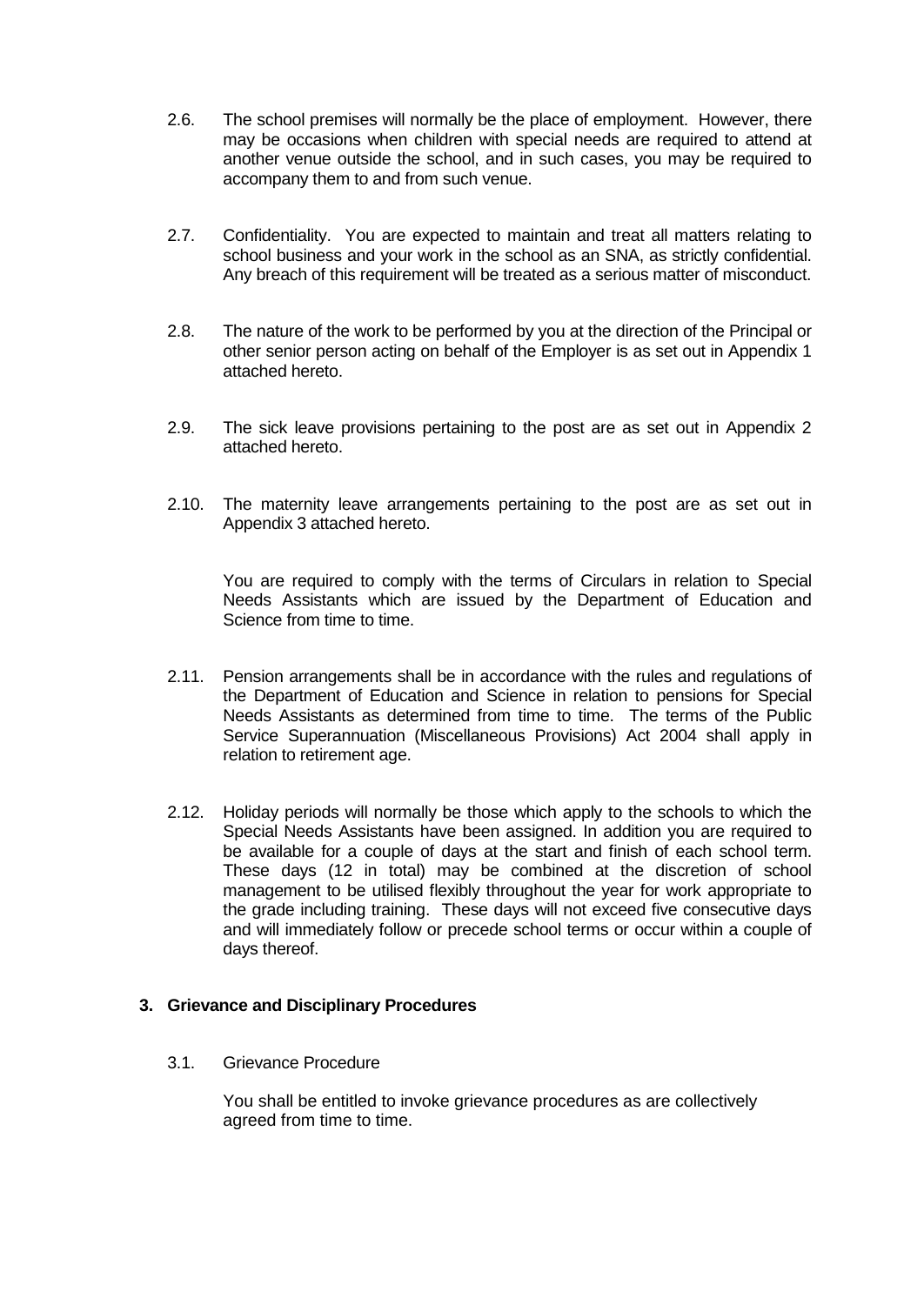## Disciplinary Procedure

Your employer shall have the power to suspend, to impose disciplinary sanctions and terminate your appointment in accordance with such disciplinary/dismissal procedures as are collectively agreed from time to time

You may be dismissed from example of the school for:

- 3.1.1.1. Incompetence or poor performance;
- 3.1.1.2. Misconduct (serious or persistent);
- 3.1.1.3. Incapacity;
- 3.1.1.4. Failure to carry out reasonable instructions;
- 3.1.1.5. Any breach of trust; and
- 3.1.1.6. Some other substantial reason.

## **4. Notice of Termination**

- 4.1. Except in circumstances justifying immediate termination of your employment by the Board you will receive the appropriate period of notice set out in the Minimum Notice and Terms of Employment Acts 1973-1991 as appropriate. Your employment may be terminated by way of redundancy. In such circumstances the terms of any collective agreement regarding redundancy will apply.
- 4.2. Your employment may be terminated without notice for serious misconduct.
- 4.3. When terminating your employment you are required to give four weeks notice.
- 4.4. Nothing in this agreement shall prevent the giving of a lesser period of notice by either party where it is mutually agreed.
- 4.5. At the discretion of the Board salary may be paid in lieu of notice.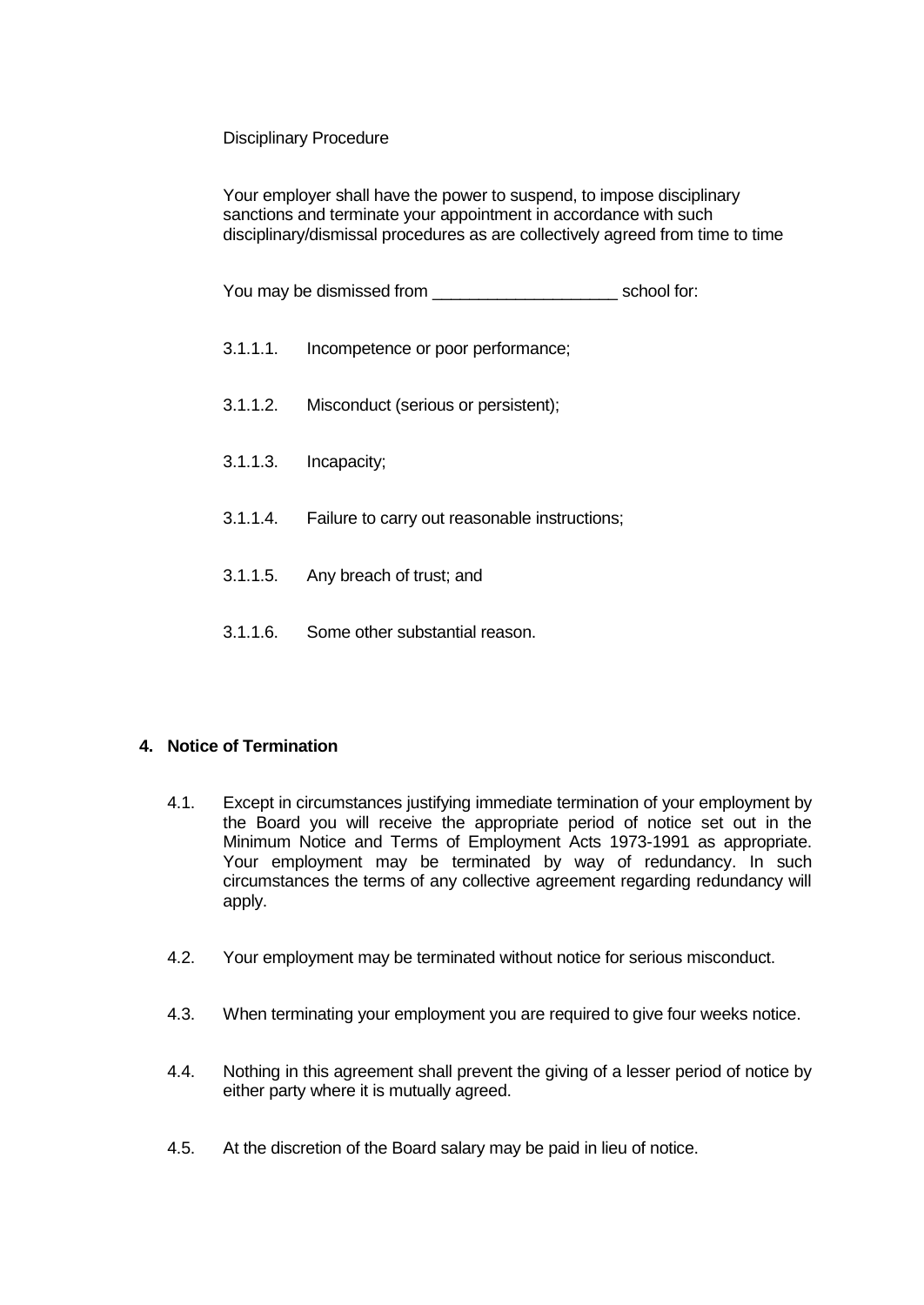# **5. Agreement**

5.1. I accept and agree to all of the above terms and conditions of my employment:

| Signed: | <b>Special Needs Assistant</b>          |
|---------|-----------------------------------------|
| Dated:  |                                         |
| Signed: | <b>Chairperson, Board of Management</b> |
| Dated:  |                                         |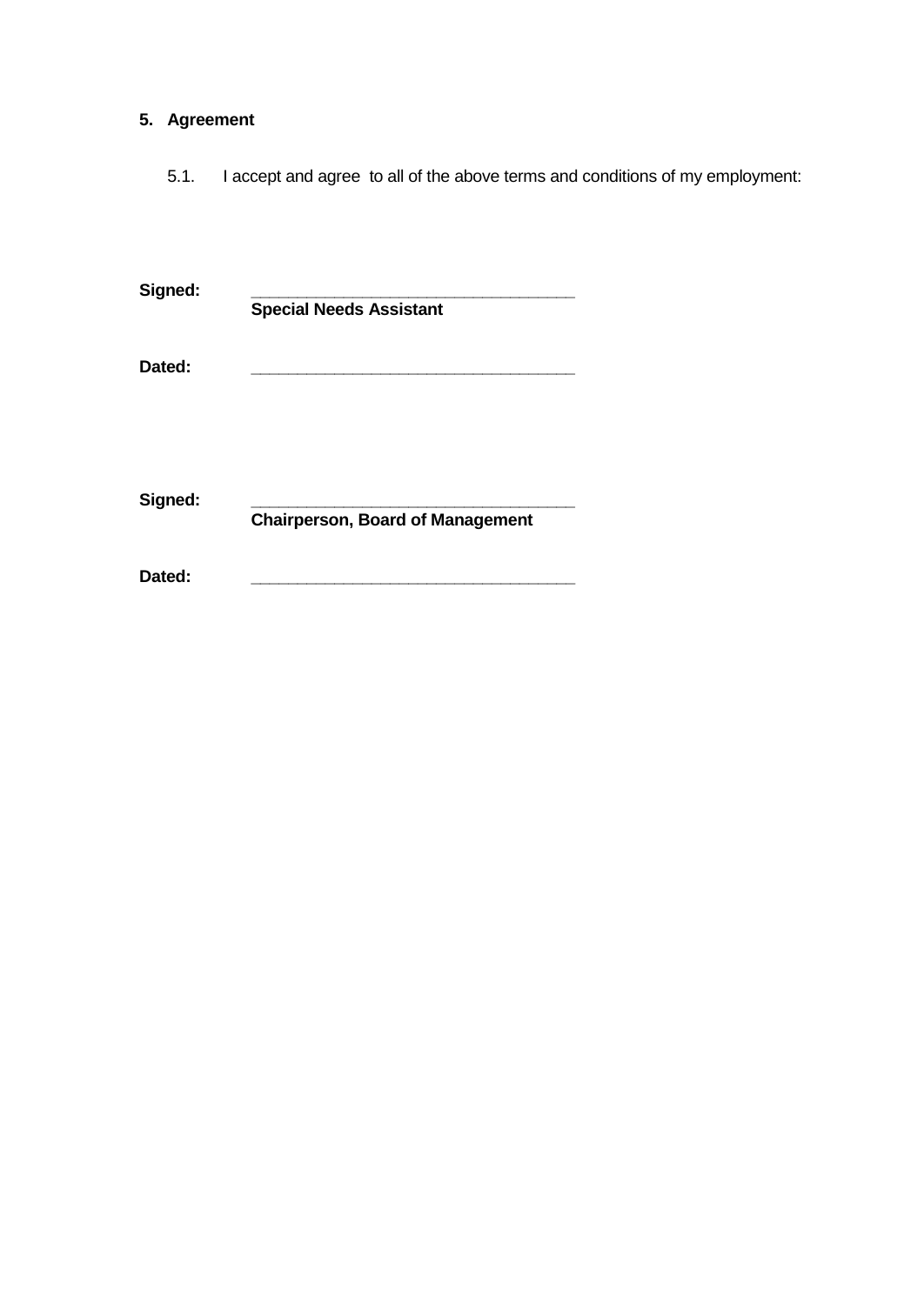## **APPENDIX 1**

Special Needs Assistants are recruited specifically to assist schools in providing the necessary non–teaching services to pupils with assessed educational needs. Their duties are assigned by the Principal acting on behalf of the Board of Management. Their work is supervised either by the Principal or another teacher as determined by the Principal. Those duties involve tasks of a non-teaching nature such as:

- 1. Preparation and tidying up of classrooms.
- 2. Assisting school children to board and alight from school buses. Where necessary travel as escort during school hours on school buses may be required.
- 3. Special assistance as necessary for children with particular difficulties e.g. helping special needs pupils with typing or writing or computers or other use of equipment.
- 4. Assistance with clothing, feeding, toileting and general hygiene and being mindful of health and safety needs of the pupil.
- 5. Assisting on out-of-school visits, walks, examinations and similar activities.
- 6. Assisting the teachers in the supervision of pupils during assembly, recreation and dispersal from the classroom for one reason or another.
- 7. Accompanying individuals or small groups who may have to be withdrawn temporarily from the classroom for one reason or another.
- 8. General assistance to the class teachers, under the direction of the Principal, with duties of a non-teaching nature. (Special Needs Assistants may not act as either substitute or temporary teachers. In no circumstances may they be left in sole charge of a class or group of children).
- 9. Participation with school development planning, where appropriate, and cooperation with any such changes with policies and practices arising from the school development process.
- 10. Engagement with parents of special needs pupils in both formal and informal structures as required and directed by school management.
- 11. Other duties appropriate to the grade as may be determined by the needs of the pupils and the school from time to time. Special Needs Assistants may be reassigned to other work appropriate to the grade when special needs pupils are absent or when particular urgent work demands arise.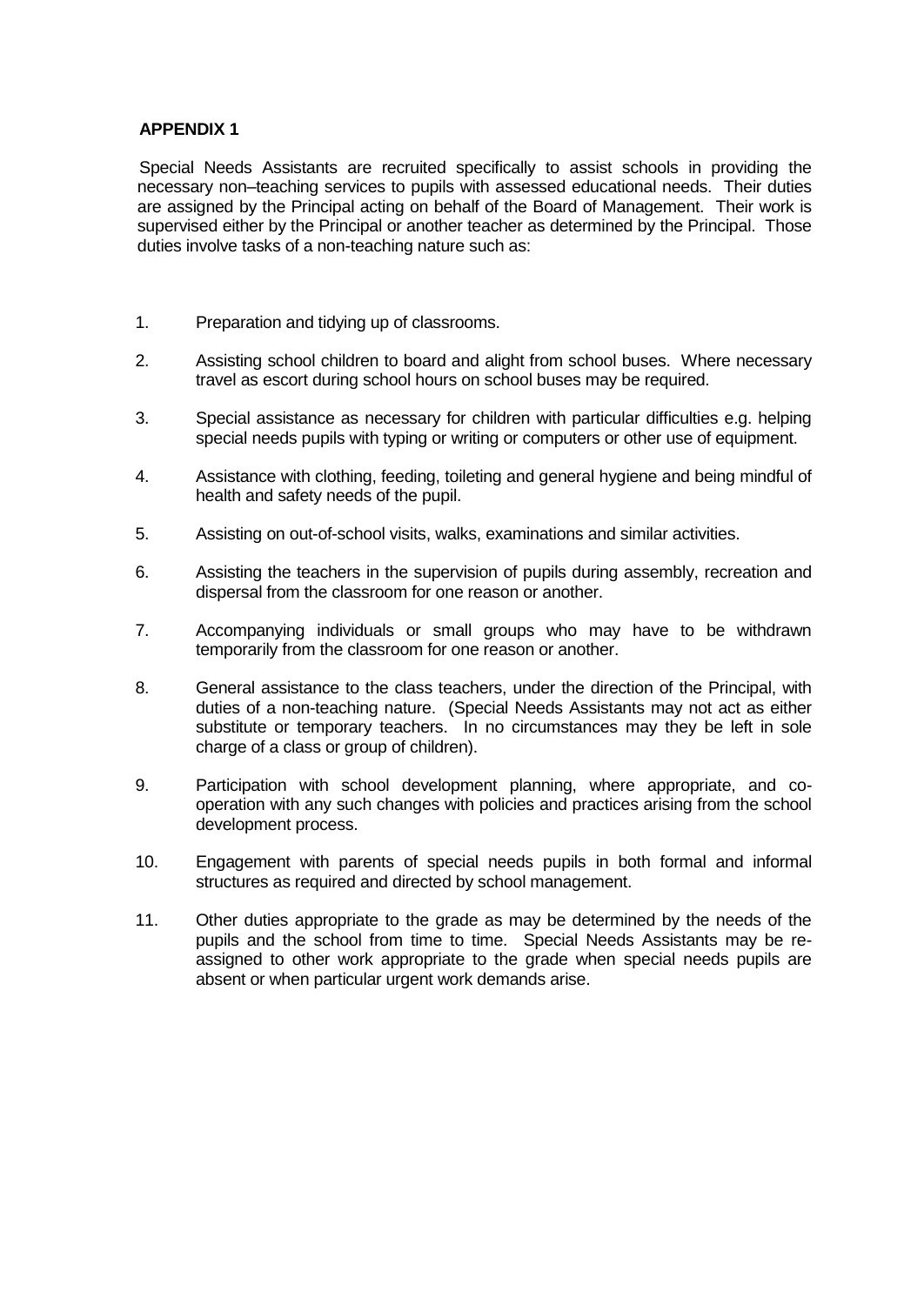# **APPENDIX 2 - SICK LEAVE PROVISIONS FOR SPECIAL NEEDS ASSISTANTS**

- 1. No sick pay will be allowed during the first three months' service. Subsequently full pay may be allowed during sick absence up to the following limits:
	- a) After three months' continuous service, sick pay at full rate for up to six weeks in any period of twelve months' service;
	- b) after six months' continuous service, sick pay at full rate for up to nine weeks in any period of twelve months' service;
	- c) after twelve months' continuous service, sick pay at full rate for up to thirteen weeks in any period of twelve months' service.
- 2. Medical certificates must be furnished to the Board of Management in all cases of continuous absence by the third day of absence at the latest. As a general rule, sick leave will not be allowed for a longer period than one week on any one certificate. Where sick absence extends from Friday to Monday inclusive, a medical certificate must be furnished.
- 3. Special Needs Assistants on probation are reminded that when they are being considered for confirmation of appointment, full account will be taken of their health and of the extent and pattern of their sick absence. If any of these aspects is unsatisfactory, the Special Needs Assistant concerned cannot be accepted as suitable.
- 4. The grant of sick leave will be subject to the following conditions in particular:
	- a) that the absence is properly certified:
	- b) that there is no evidence of permanent disability for service.
- 5. Once sick pay has ceased owing to the expiration of the maximum limit, it cannot be resumed during the same absence.
- 6. Unpaid sick leave does not count as service qualifying for further paid sick leave.
- 7. **Uncertified Sick Leave:** Sick leave for single or two-day absences, not exceeding seven days in total in any period of twelve months, may be granted without medical certificate. However, should the number of days' absence without medical certificate in any period of twelve months, reckoning backwards from the date of the latest absence, exceed seven in the aggregate, any subsequent absence must be certified until the balance is restored.

### Payment during sick leave will be **full salary provided that the following procedure is adhered to:**

If a Special Needs Assistant is absent on sick leave for more than three consecutive days, s/he must immediately complete a form for Disability Benefit (available from their general practitioner (GP)). This should be forwarded to SNA Payroll Section, Department of Education & Science, Athlone, Co. Westmeath, who then forward it to the Department of Social and Family Affairs (DSFA). **The claim must be submitted by SNA Payroll Section to reach the DSFA within seven days of the start of the illness hence there is an urgency to submit the claim form to ensure continued payment of full salary.**